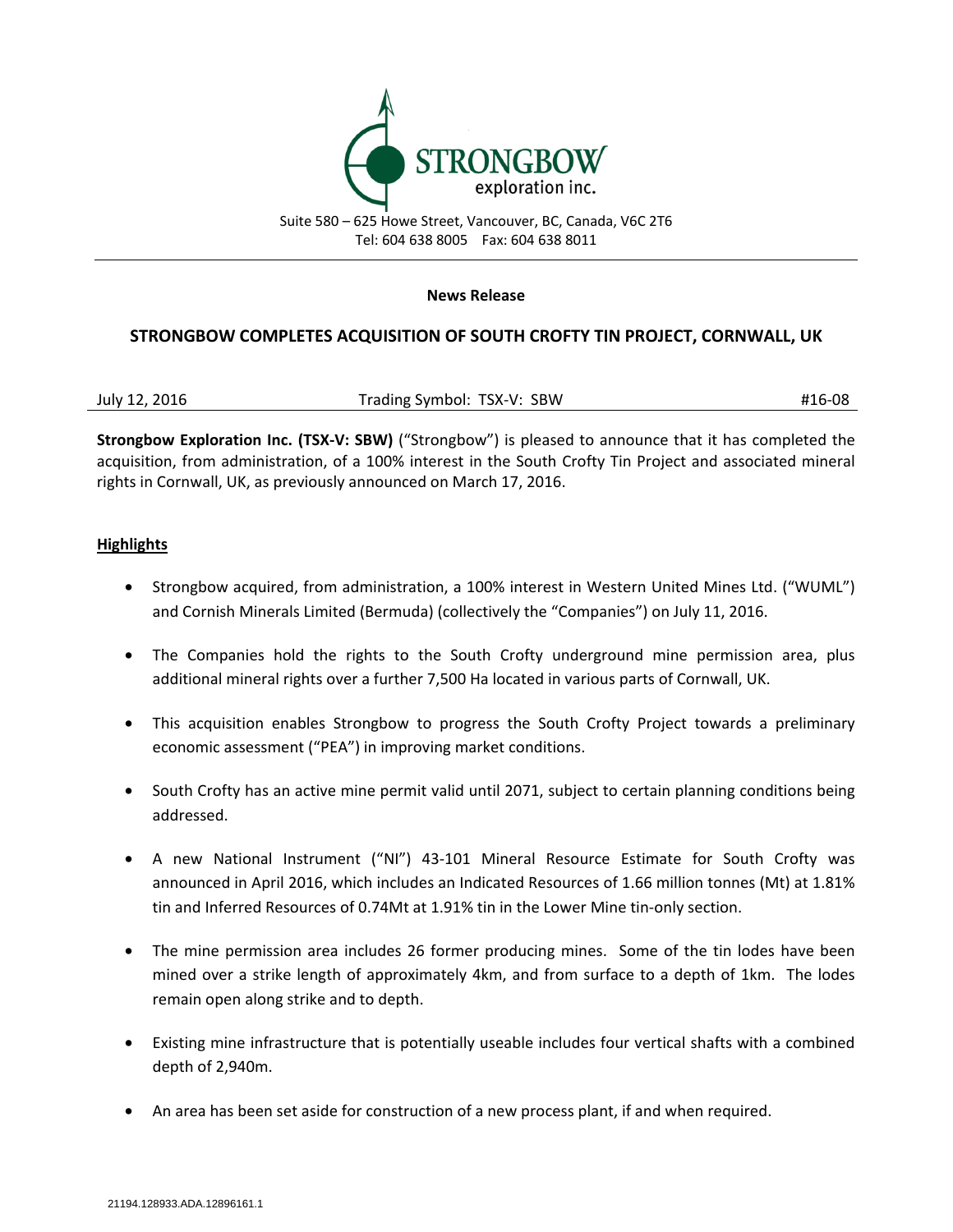Richard Williams, President & CEO of Strongbow stated:

"*We are extremely pleased to have concluded this agreement, and look forward to moving the South Crofty Project to completion a PEA and, if successful, through a feasibility study towards a production decision in collaboration with all stakeholders in this historic tin mining district. This represents a significant step towards our goal of creating a new strategic metals company with Osisko Gold Royalties as a cornerstone shareholder."*

#### **The Acquisition**

In [March 2016,](http://www.strongbowexploration.com/s/NewsReleases.asp?ReportID=742916&_Type=News-Releases&_Title=Strongbow-to-Acquire-the-South-Crofty-Tin-Project-Cornwall-UK) Strongbow entered into an agreement with Galena Special Situations Fund (the only secured creditor) ("Galena"), and Tin Shield Production Ltd. (a private company) ("Tin Shield") to acquire a 100% interest in the Companies and the South Crofty tin project.

After closing of the acquisition on July 11, 2016, Strongbow now owns a 100% interest in Western United Mines Ltd. ("WUML") and Cornish Minerals Limited (Bermuda) (collectively the "Companies") The Companies hold the rights to the South Crofty underground mine permission area, plus additional mineral rights over a further 7,500 Ha located in various parts of Cornwall, UK. WUML was placed into administration in 2013 to protect the assets.

Material terms of the acquisition are as follows, all references to currency being in Canadian dollars unless otherwise specified:

- Strongbow entered into a purchase and sale agreement with the administrator managing the affairs of WUML and Cornish Minerals Limited (UK), the sole shareholder of the Companies (also in administration) to acquire the shares of the Companies and to fund the exit of WUML and Cornish Minerals Limited (UK) from administration by reaching a settlement of the claims owed to unsecured creditors. The unsecured creditors approved the proposal on June 10, 2016. Strongbow paid ₤143,000 (C\$249,000) for the exit from administration.
- Galena, the only secured creditor, converted all debt owed to it into common shares of WUML and Strongbow acquired these shares, in return for future milestone payments, thereby completing the acquisition of 100% of the shares of the Companies.
- The UK holding company Cornish Minerals Limited (in administration) released the intra group indebtedness owed to it by WUML, amounting to £11,525,758.
- Upon closing of the acquisition, Strongbow reimbursed Tin Shield C\$318,000 for operating costs incurred for the project from November 1, 2015 to February 29, 2016; Strongbow assumed responsibility for the monthly project operating costs as of March 2016. Also upon closing, Strongbow made a payment of US\$80,000 to Tin Shield to refund a shareholder loan made to Tin Shield.
- On July 11, 2016, Strongbow issued 2,000,000 common shares with a value of \$400,000 for the acquisition. A total of 1,050,000 common shares were issued to Galena and 950,000 common shares were issued to Tin Shield. The common shares are subject to a hold period that will expire November 12, 2016.

In addition to the reimbursement, loan repayment and shares issued on July 11, 2016, Strongbow agreed to the following additional payments and share issuances as part of the purchase and sale agreement with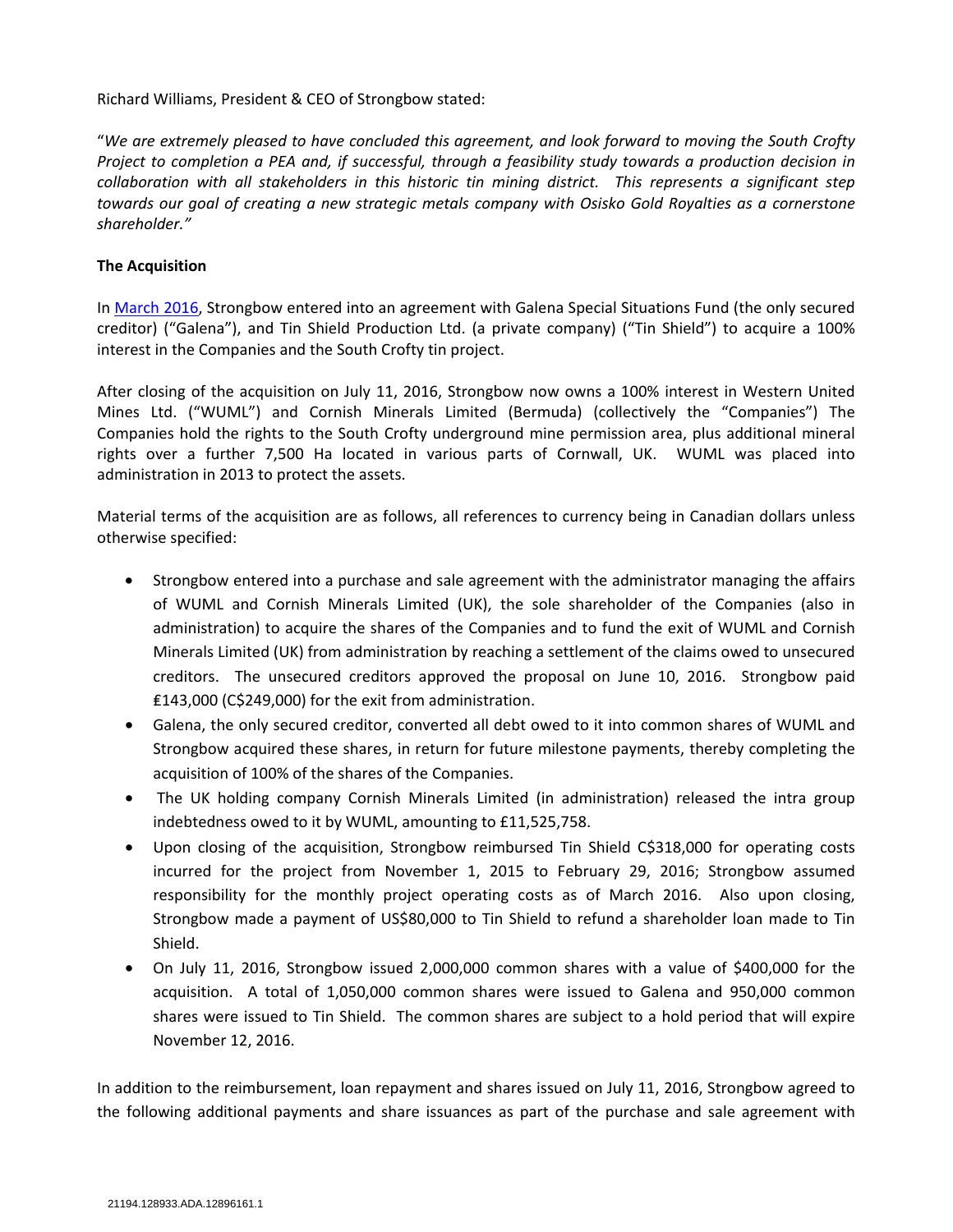Galena and Tin Shield, whereby Galena and Tin Shield would split the payments 52.5% to Galena and 47.5% to Tin Shield:

- o Strongbow will issue 1,000,000 common shares to Galena / Tin Shield upon receipt of a permit to increase water discharge from the old mine workings from  $10,000$ m<sup>3</sup> per dav to 25,000 $m<sup>3</sup>$  per day.
- o Strongbow will make a payment to Galena / Tin Shield totaling \$2,000,000 (cash and / or common shares at Strongbow's election) on the second anniversary of the approval vote by creditors for WUML's exit from administration (date set at June 10, 2018).
- o Strongbow will issue 2,000,000 common shares to Galena / Tin Shield on delivery of a positive feasibility study or commencement of commercial production, whichever occurs first.
- o Strongbow will make a cash and / or common share payment to Galena / Tin Shield equal to 25% of the Net Present Value ("NPV") of the project upon making a decision to go into production. In the event that Strongbow's market capitalization is less than the NPV of the project when a production decision is made, Strongbow will pay the equivalent of 25% of its market value to Galena / Tin Shield and the balance (between the 25% of market value and 25% of the NPV of the project) will be paid out as a 5% Net Profits Interest from production.
- o In the event that Strongbow transfers any assets, rights, or entitlements to certain mineral rights which are not part of the core mineral rights (the "Other Mineral Rights") to a third party before the agreed consideration has been paid to Galena / Tin Shield, then Galena / Tin Shield will be entitled to receive a payment equal to 10% of any consideration received for the Other Mineral Rights, to a maximum of \$1,000,000.

## **NI 43-101 Mineral Resource Estimate**

An NI 43-101 Mineral Resource Estimate, authored by P&E Mining Consultants Inc. of Brampton, Ontario, was filed under Strongbow's issuer profile on SEDAR on May 31, 2016. Highlights of the resource estimate include:

|                           | Lower Mine Mineral Resource Estimate at 0.60% Sn Cut-Off    |            |                         |  |
|---------------------------|-------------------------------------------------------------|------------|-------------------------|--|
|                           | Tonnes ('000s)                                              | Sn Grade   | Contained Sn (tonnes)   |  |
| <b>Indicated Resource</b> | 1,660                                                       | 1.81%      | 30,000                  |  |
| <b>Inferred Resource</b>  | 738                                                         | 1.91%      | 14,100                  |  |
|                           |                                                             |            |                         |  |
|                           | Upper Mine Mineral Resource Estimate at 0.60% SnEq Cut-Off* |            |                         |  |
|                           | Tonnes ('000s)                                              | SnEq Grade | Contained SnEq (tonnes) |  |
| <b>Indicated Resource</b> | 257                                                         | 0.99%      | 2,500                   |  |
| <b>Inferred Resource</b>  | 464                                                         | 0.91%      | 4,200                   |  |

\* *Sn equivalent (SnEq) grade is calculated using the formula: SnEq%= Sn% + (Cu% x 0.311) + (Zn% x 0.084).*

*(1) Mineral resources which are not mineral reserves do not have demonstrated economic viability. The estimate of mineral resources may be materially affected by environmental, permitting, legal, title, taxation, sociopolitical, marketing, or other relevant issues. It is noted that no specific issues have been identified as yet.*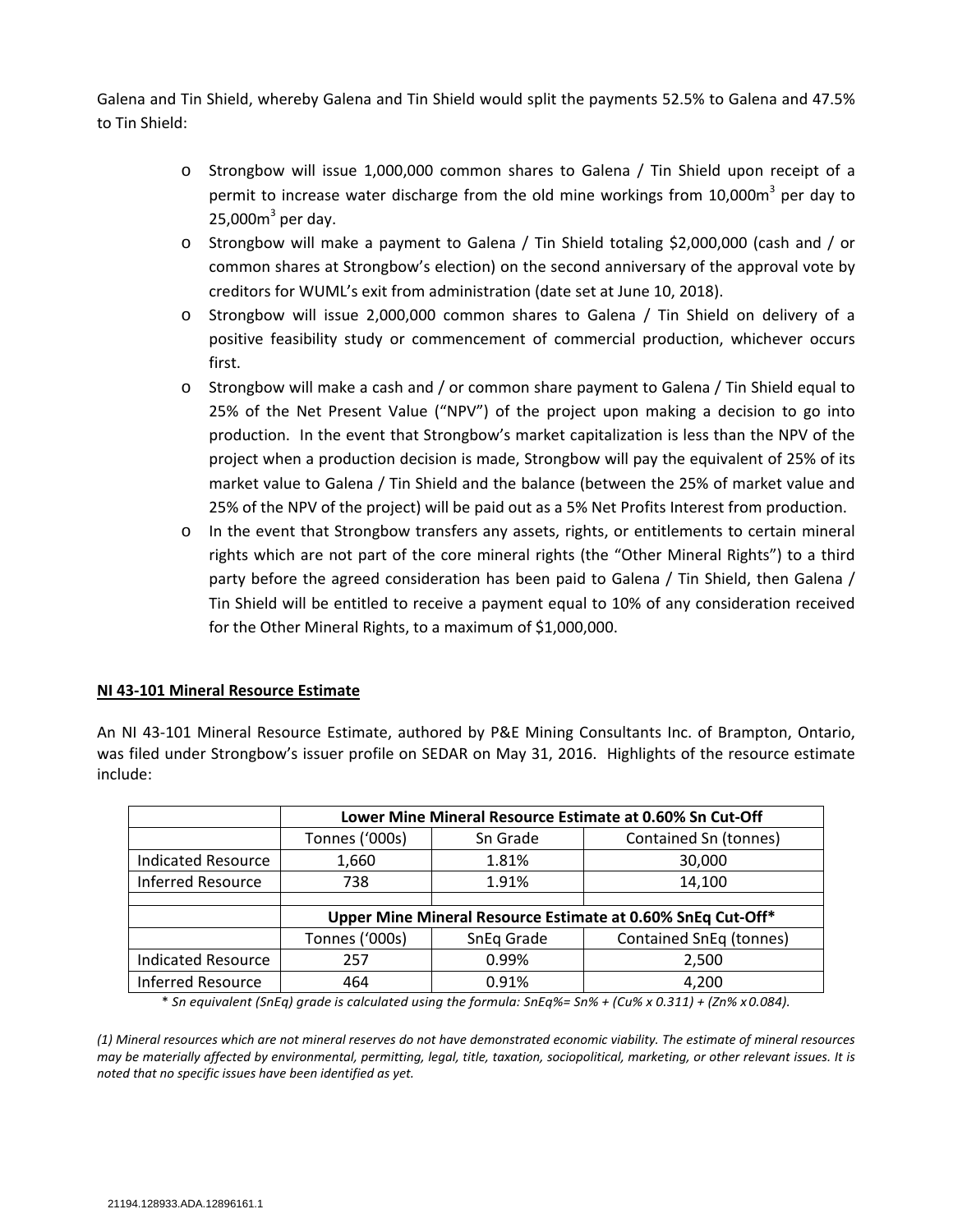*(2) The quantity and grade of reported Inferred resources in this estimation are uncertain in nature and there has been insufficient exploration to define these Inferred resources as an Indicated or Measured mineral resource and it is uncertain if further exploration will result in upgrading them to an Indicated or Measured mineral resource category.*

*(3) The mineral resources in this report were estimated using the Canadian Institute of Mining, Metallurgy and Petroleum (CIM), CIM Standards on Mineral Resources and Reserves, Definitions and Guidelines prepared by the CIM Standing Committee on Reserve Definitions and adopted by the CIM Council.*

*(4) The 0.60% Sn/SnEq resource cut-off grade was derived from the approximate March 31, 2016 two year trailing average Sn price of US\$8.50/lb, Cu price of US\$2.75/lb, and Zn price of US\$0.90/lb, 88.5%, 85% and 70% respective process recoveries, smelter payable of 95% and refining charges of US\$0.25.lb. Operating costs used were US\$55/t mining, US\$27/t processing and US\$9/t G&A.*

- The Lower Mine Mineral Resource contains tin only, and the Upper Mine Resource is a tin equivalent Mineral Resource based on the presence of tin, copper and zinc mineralization.
- The exploration drill hole database for the South Crofty Project contains 157 recent diamond drill holes totalling 30,931.82m, 3,362 historic diamond drill holes for 90,732.81m and 14,893 historic channels over 29,439.75m.
- Fifty nine mineral wireframes for twenty four lodes were constructed from mineralization intercepts in channels and drill holes at a cut-off grade of 0.60% tin equivalent grade over a minimum true width of 1.2m.
- Assay grades were capped at 6% for tin, 4% for copper and 20% for zinc for the Upper Mine and 20% tin for the Lower Mine.
- The project has multiple targets with potential to materially increase the resource size.

## **South Crofty; Background**

The South Crofty Tin Project is located in the towns of Pool, Camborne, and Redruth in the county of Cornwall, South West England, approximately 465km drive west of London.

There has been tin mining in Cornwall since at least 2,300 BC. The South Crofty Project commenced large scale production in the mid  $17<sup>th</sup>$  century. The mine managed to continue operations until it shut down in 1998 following the tin price collapse of 1984.

Several companies attempted to revive the mine between 2001 and 2013. Significant advances were made, primarily the agreement to secure a site for future mill construction, and the grant of a mining permit which is valid until 2071, subject to certain planning conditions being met. Unfortunately, the timing of the mine permit grant in 2013 coincided with very poor market conditions in the resource sector and the assets were put into administration in 2013.

The mine has seen production from near-surface copper mineralization and deeper tin-only mineralization. The focus for Strongbow will be to evaluate the deeper tin-only mineralization that occurs primarily from a depth of 400m below surface.

## **Qualified Person**

Richard Williams, P.Geo. (BC), President & CEO of Strongbow and a Qualified Person under NI 43-101, has reviewed and approved the contents of this news release.

For additional information please contact Richard Williams at (604) 638-8005 or by e-mail at [rwilliams@strongbowexploration.com.](mailto:rwilliams@strongbowexploration.com)